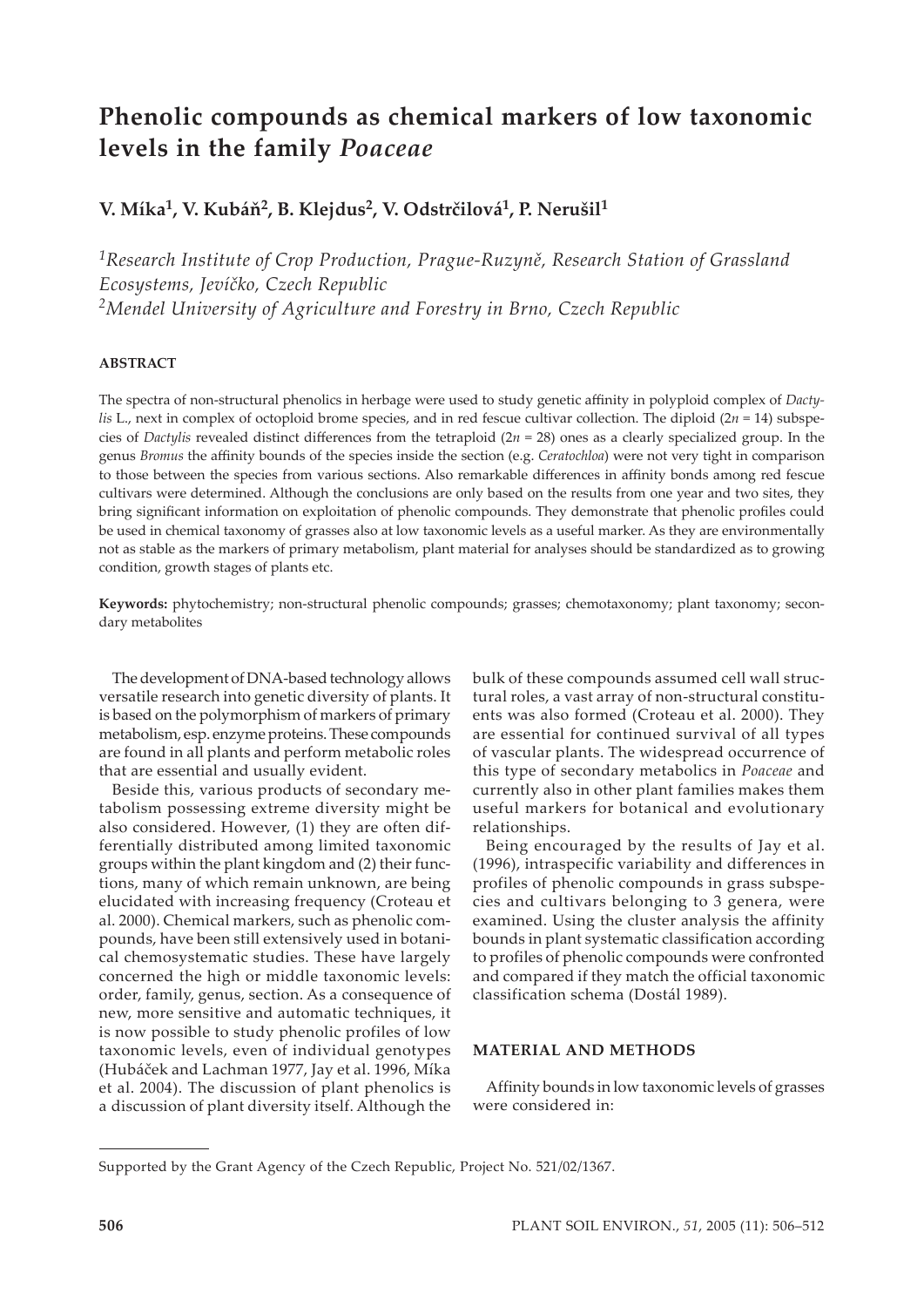|                       | Dactylis glomerata |                            |                            |           |                             |      |                             |      |                           |
|-----------------------|--------------------|----------------------------|----------------------------|-----------|-----------------------------|------|-----------------------------|------|---------------------------|
|                       |                    | ssp. glomerata<br>ecotypes | ssp. galiciana<br>ecotypes |           | ssp. lusitanica<br>ecotypes |      | ssp. glomerata<br>cultivars |      | ssp. polygama<br>cultivar |
| In Figure 1 marked as | $\mathbf{1}$       |                            | $\overline{2}$             |           | 3                           |      | 4                           |      | 5                         |
| $\it n$               |                    | 35                         | 5                          |           | 3                           |      | 7                           |      | 1                         |
|                       | mean               | SD                         | mean                       | <b>SD</b> | mean                        | SD   | mean                        | SD   | mean                      |
| Protocatechuic acid   | 12.4               | 3.0                        | 13.6                       | 2.8       | 12.9                        | 3.2  | 12.5                        | 3.1  | 14.7                      |
| p-Hydroxybenzoic acid | 10.3               | 2.6                        | 9.9                        | 1.9       | 10.0                        | 2.1  | 10.4                        | 2.5  | 12.4                      |
| Vanillic acid         | 9.2                | 3.1                        | 6.7                        | 3.1       | 5.3                         | 0.7  | 8.1                         | 2.9  | 14.4                      |
| Vanilline             | 1.8                | 0.9                        | 2.2                        | 1.0       | 1.5                         | 0.2  | 2.3                         | 0.9  | 6.6                       |
| Chlorogenic acid      | 11.5               | 5.3                        | 11.1                       | 8.4       | 14.7                        | 2.9  | 14.7                        | 6.6  | 56.0                      |
| Caffeic acid          | 203.4              | 103.6                      | 133.8                      | 37.5      | 192.8                       | 50.0 | 163.4                       | 69.7 | 228.1                     |
| p-Coumaric acid       | 37.8               | 20.7                       | 25.1                       | 25.5      | 17.3                        | 3.5  | 46.5                        | 22.2 | 86.6                      |
| Ferulic acid          | 110.2              | 64.5                       | 69.9                       | 86.4      | 52.5                        | 6.4  | 144.9                       | 75.9 | 300.7                     |
| Rosmarinic acid       | 7.2                | 3.6                        | 6.2                        | 3.1       | 10.8                        | 4.4  | 11.3                        | 6.2  | 29.3                      |

Table 1. Content of phenolic compounds in herbage (mg/kg dry matter) of Dactylis glomerata subspecies

- 1. Dactylis (cocksfoot) subspecies (Table 1, Fig $ure 1)$
- 2. Festuca rubra (red fescue) fodder cultivars (Table 2, Figure 2)
- 3. Bromus (brome) species and cultivars (Table 3, Figure 3)

Herbage samples were collected from field trials at 2 sites (Jevíčko, Tábor-Červený Dvůr) in first cut (heading stage) in case of ad 1, and in 3 terms in case of ad 2, 3 (Table 2, Figures 2, 3) in 2002 and desiccated at 55°C.

The content of 11 non-structural phenolic acids was determined after herbage extraction with a 2M HCl an the fexIKA-Werke 50® extractor, reverse phase on Hypersil BDS C18 sorbent and gradient eluce of mobile phases on the HPLC HP 1100 with DAD detection. The identification of compounds was carried out by the comparison

of retention times of standards and by comparison with library of spectra. The data measured (content of phenolic acids in mg/kg dry matter) were standardised, Euclidean measure used and processed by hierarchical cluster analysis according to Ward method.

#### **RESULTS**

Caffeic acid dominated among non-structural phenolic acids in cocksfoot and red fescue, followed by ferulic and p-coumaric acids. However, in brome species the caffeic acid took the 3rd position after chlorogenic and ferulic acids. The presence of rosmarinic acid (Tables 1-3) is of interest. Plentiful are also flavonoid compounds like kvercetin, rhamnetin, isorhamnetin and others.



Figure 1. Hierarchical cluster analysis of Dactylis glomerata subspecies (for codes 1-5 see Table 1); dendrogram using Ward method; euclidean measure was used; agglomeration schedule using Ward method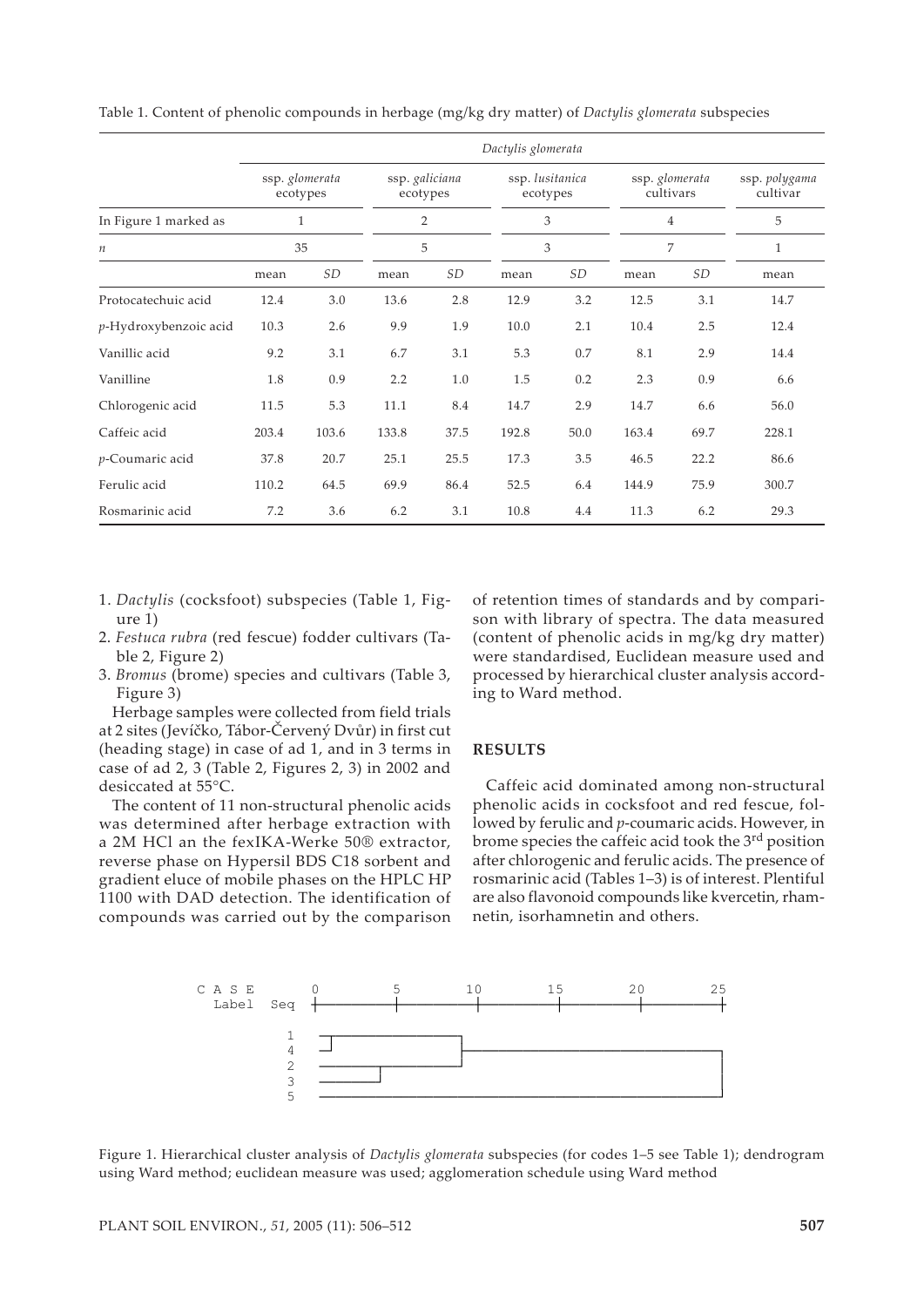| Phenolic compound        | Code         | $1st$ cut, heading |      | $1st$ cut, flowering |      | $2nd$ cut |      |
|--------------------------|--------------|--------------------|------|----------------------|------|-----------|------|
|                          |              | mean               | SD   | mean                 | SD   | mean      | SD   |
| Protocatechuic acid      | PRO          | 15.4               | 2.8  | 17.9                 | 3.8  | 24.1      | 3.4  |
| p-Hydroxybenzoic acid    | POM          | 10.7               | 2.8  | 15.1                 | 4.3  | 17.0      | 1.5  |
| $p$ -Hydroxybenzaldehyde | <b>BALD</b>  | 2.7                | 0.2  | 3.6                  | 0.8  | 2.4       | 1.1  |
| Vanillic acid            | <b>VAN</b>   | 27.0               | 2.8  | 32.7                 | 2.0  | 15.1      | 3.0  |
| Vanilline                | <b>VANL</b>  | 27.6               | 7.3  | 38.9                 | 6.3  | 19.3      | 6.9  |
| Chlorogenic acid         | <b>CHLOR</b> | 172.2              | 71.0 | 130.6                | 46.9 | 172.0     | 61.8 |
| Caffeic acid             | CAF          | 303.2              | 75.7 | 237.1                | 41.6 | 311.5     | 66.0 |
| p-Coumaric acid          | <b>PCOUM</b> | 193.1              | 40.3 | 217.2                | 17.8 | 170.7     | 39.1 |
| Ferulic acid             | FER          | 273.3              | 39.4 | 316.5                | 34.8 | 251.8     | 46.0 |
| Sinapic acid             | <b>SIN</b>   | 10.6               | 0.2  | 16.8                 | 0.3  | 8.7       | 0.1  |
| Rosmarinic acid          | <b>ROSM</b>  | 5.2                | 2.5  | 5.2                  | 2.3  | 10.0      | 5.0  |

Table 2. Content of phenolic compounds in herbage (mg/kg dry matter) of *Festuca rubra* fodder cultivars ( $n = 4$ ) at 3 subsequent sampling stages

But, as to factor loadings, over 3 grass genera studied, ferulic acids provided most information, followed (in descending order) by  $p$ -coumaric, vanilic acids, vanillin, p-hydroxybenzoic, caffeic, chlorogenic, rosmarinic, and protocatechuic acids, *p*-hydroxybenzaldehyde, and finally sinapic acid  $(Table 4).$ 

Phenolic profiles are sufficiently specific for single groups of Dactylis, so according to Euclidean measure, the affinity from taxonomy point of view (Table 1, Figure 1) can be distinctively determined. Dactylis glomerata ssp. polygama separates in dendrogram from the other tested diploid and tetraploid subspecies. Out of them D. g. ssp. glomerata ecotypes and cultivars are very close. Relatively close are also diploids of D. g. ssp. galiciana and D. g. ssp. lusitanica.

Figure 2 shows the differences between fodder cultivars of red fescue, as to phenolic profiles. Small, rescaled distance of cultivars Tradice and Tagera in dendrogram fully agrees with reality, since the former one was derived using the latter one as main component in the breeding program.

In Figure 3 three discreet groups of bromes were singled out according to the dates of the samples collection (cut). Inside each of them the species belonging to the section Ceratochloa (Bromus catharticus, B. sitchensis, B. marginatus, B. stamineus) show a smaller distance among them, whereas B. inermis (section Pnigma) joins them in dendrogram as the farthest.

#### **DISCUSSION**

Out of 11 (resp. 9) phenolic acids over 3 grass genera studied most information was provided by ferulic acid, followed by  $p$ -coumaric acid, as supports with evidence factor loading (in PCA). Both acids also demonstrate the highest content in



Figure 2. Hierarchical cluster analysis of Festuca rubra fodder cultivars; dendrogram using Ward method; euclidean measure was used; agglomeration schedule using Ward method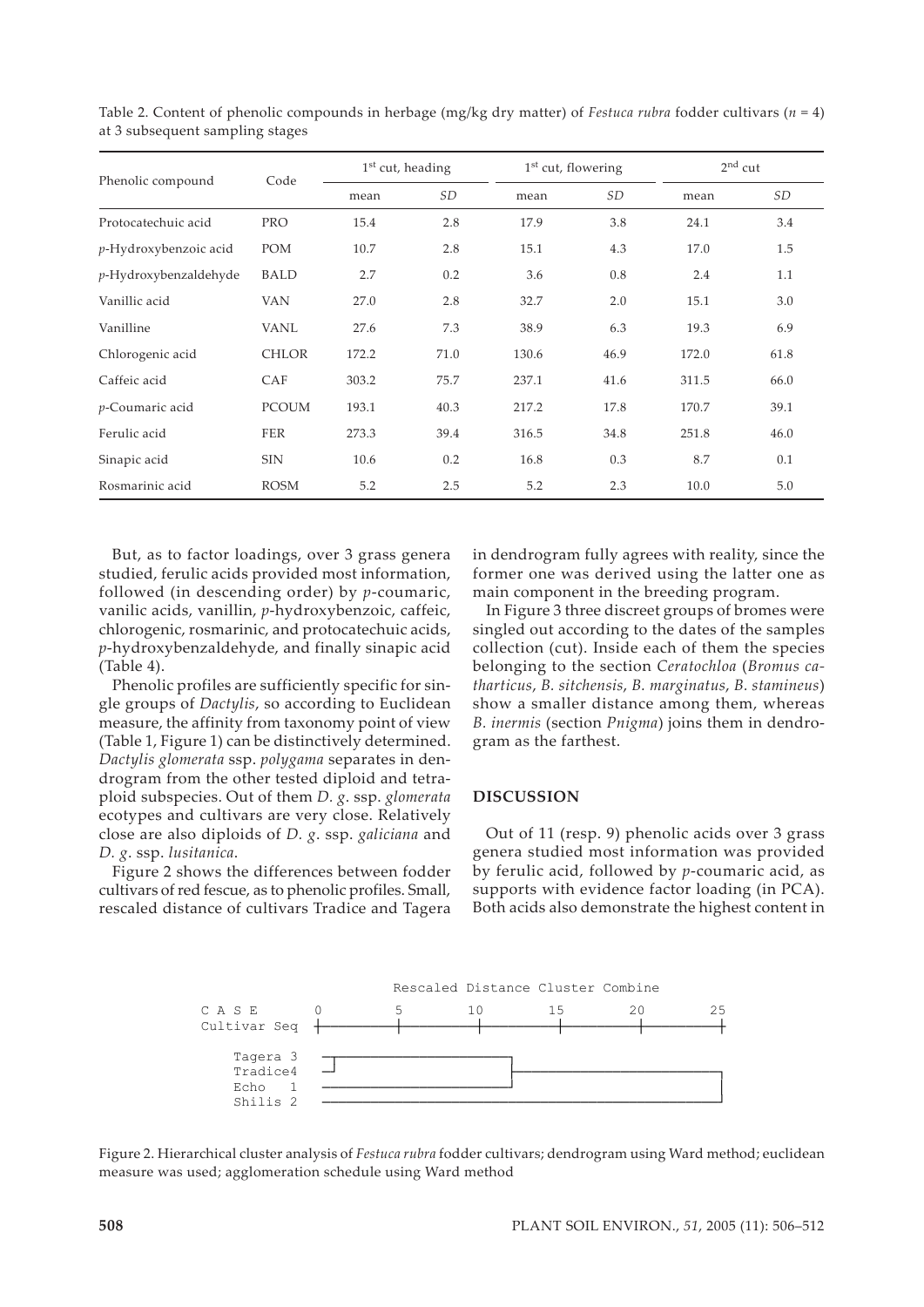|                       | $1st$ cut, heading |      |       | $1st$ cut, flowering | $2nd$ cut |      |
|-----------------------|--------------------|------|-------|----------------------|-----------|------|
| Phenolic compound     | mean               | SD   | mean  | SD                   | mean      | SD   |
| Protocatechuic acid   | 7.1                | 3.8  | 6.4   | 1.7                  | 11.2      | 2.2  |
| p-Hydroxybenzoic acid | 4.8                | 1.4  | 9.6   | 3.2                  | 6.4       | 1.2  |
| Vanillic acid         | 6.4                | 2.2  | 10.3  | 4.1                  | 3.6       | 0.8  |
| Vanilline             | 4.3                | 1.7  | 5.9   | 3.8                  | 4.7       | 2.5  |
| Chlorogenic acid      | 96.2               | 35.8 | 73.3  | 30.8                 | 126.2     | 50.0 |
| Caffeic acid          | 74.5               | 29.2 | 58.7  | 17.4                 | 77.7      | 18.0 |
| p-Coumaric acid       | 32.4               | 12.5 | 43.4  | 17.4                 | 26.7      | 10.7 |
| Ferulic acid          | 94.2               | 38.9 | 144.7 | 47.2                 | 74.3      | 27.1 |
| Rosmarinic acid       | 3.4                | 1.2  | 2.9   | 1.3                  | 4.2       | 2.1  |

Table 3. Content of phenolic compounds in herbage (mg/kg dry matter) of *Bromus* species and cultivars (*n* = 8) at 3 subsequent sampling stages

them (Table 1) and they are known for their high biological activity (Chesson et al. 1982, Míka et al. 2001). Their high content probably goes back to the enzyme phenyl (thyrosine) ammonia-lyase, which abundantly occurs in grasses. It is a central enzyme in phenylpropanoid metabolism (Croteau et al. 2000).

*Dactylis glomerata* is very differentiated species in its both morphological and physiological traits. It creates more subspecies possessing different economic values. Principally it is a complex polyploid with a diploid cytotype. The diploid subspecies separate from the tetraploid ones not only according to isoenzyme and flavonoid polymorphism (Casler et al. 1996), but also according to phenolic profiles (Figure 1). The diploid subspecies prove distinct differences as a clearly differentiated and specialized group (similarly Jay et al. 1996). This picture fully corresponds to the position of tested diploid and tetraploid subspecies in the frame of Eurasian morphogeographical group enunciated recently according to cytogenetic, morphological, geographic and ecological criteria (Lumaret 1988).

The phenolic profiles of red fescue fodder cultivars indicated that they might reveal a degree of genetic affinity. Although cultivar Tradice in DUS tests demonstrated different morphological traits from cultivar Tagera, from which it was bred, their phenolic profiles were highly similar (Figure 2). However, it must be added that molecular technique DNA, which studied compounds of primary metabolism in plants, reacted at least as sensitively in previous tests. The volume of our data is too limited to allow formulation of general recommendation of phenolic profiles as a marker in breeding programmes. The possibility to use phenolic compounds as chemical markers was among the

first mentioned by Hubáček and Lachman (1977). They came to significant conclusions for taxonomy of cultivars of spring and winter barley (*Hordeum vulgare* L.) on the basis of the content and proportion of phenolic compounds. The representation of phenolic compounds was also used in taxonomy of genus *Trisetum* (Frey 1996), *Cuscuta* (Loffler et al. 1997), for description of cultivars of grapevine (Di Stefano 1996) and others. Further study of phenolic profiles seems to be then needful and useful, not only for the family *Poaceae.*

Phenolic profiles in genus *Bromus* L. specifically demonstrate genetic affinities among species inside the section *Ceratochloa* (Figure 3). Stebbins (1981) already expressed the idea that all species of North-American octoploid population (2*n* = 56) should merge in one species regardless of the barriers made by hydrides sterility, which separates many of them. On the other hand, phenolic profiles of both examined Czech brome cultivars (Tacit/ *B. marginatus*/belonging to the section *Ceratochloa*, and Tabrom/*B. inermis*/belonging to the section *Pnigma*) demonstrated significant polymorphism and thus justified classification into distinct sections, as stated before.

The relatively biggest difference referring to diversity in phenolic spectra demonstrated herbage samples was in first cut at the stage of heading, smaller in the stage of flowering and smallest in the second cut, in which some brome species do not grow blades, just leafy regrowth. Hence, phenolic spectra recorded at the stage of heading (first cut) in chemotaxonomy research should be preferred (Table 5). To use phenolic profiles more widely as genetic markers, these would have to be not only universal and abundant, but also environmentally stable and convenient to determine.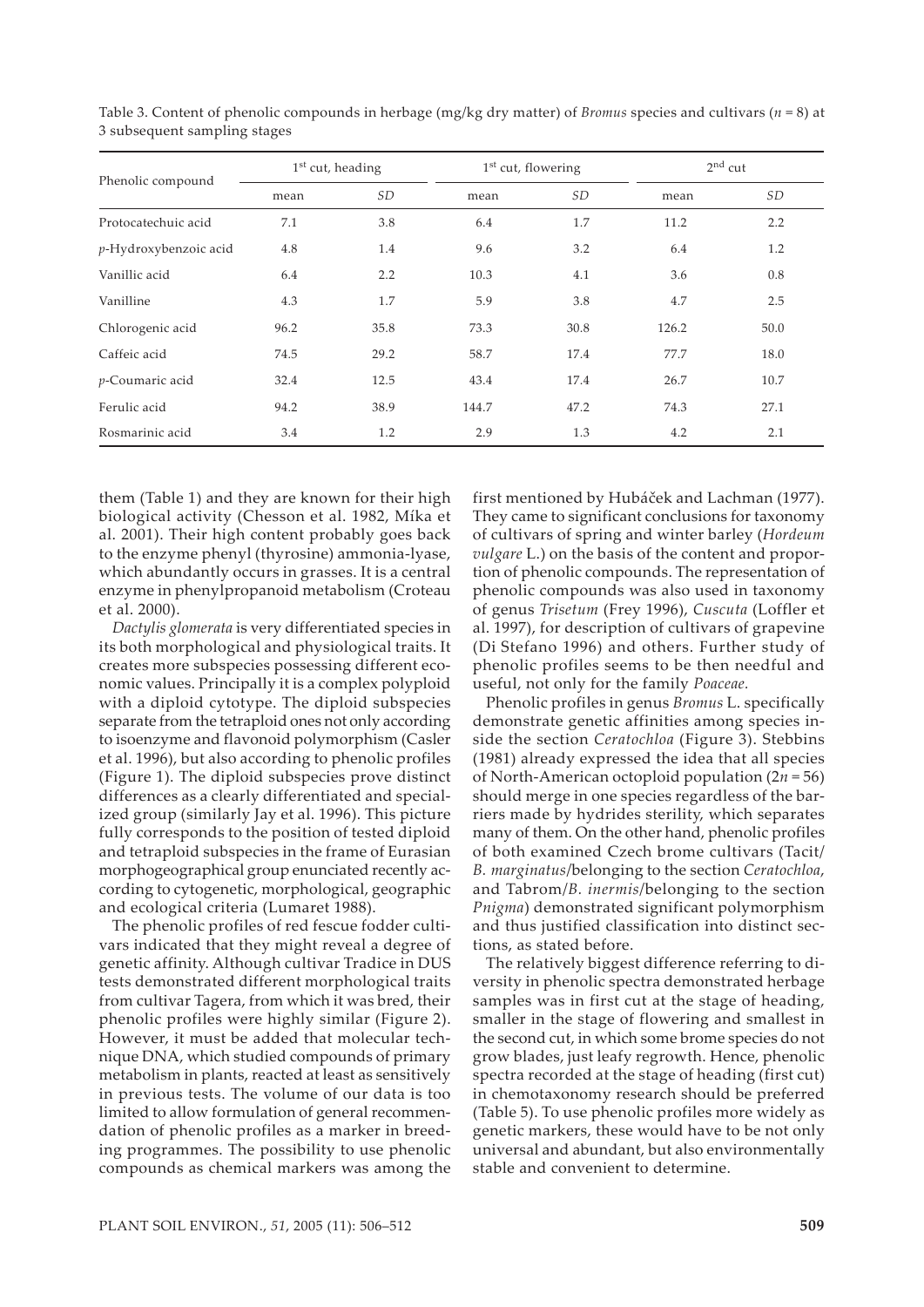

Figure 3. Hierarchical cluster analysis of Bromus sp.; dendrogram using Ward method; euclidean measure was used; agglomeration schedule using Ward method

| $\overline{1}$ | <i>Bromus catharticus Grasslands Matua</i> | (NZ) | sect. Ceratochloa |
|----------------|--------------------------------------------|------|-------------------|
| $\mathcal{L}$  | <i>Bromus catharticus Anabel</i>           | (F)  | sect. Ceratochloa |
| 3              | <i>Bromus sitchensis Boris</i>             | (F)  | sect. Ceratochloa |
| $\overline{4}$ | <i>Bromus sitchensis</i> Lubro             | (F)  | sect. Ceratochloa |
| -5             | Bromus marginatus Tacit                    | (CZ) | sect. Ceratochloa |
| 6              | Bromus stamineus Grasslands Gala           | (NZ) | sect. Ceratochloa |
| 7              | Bromus stamineus Grasslands Tiki           | (NZ) | sect. Ceratochloa |
| 8              | Bromus inermis Tabrom                      | (CZ) | sect. Pnigma      |
|                |                                            |      |                   |

Table 4. Principal component record; factor loadings; for codes of phenolic compounds see Table 2

| Dactylis ssp.                 |                   | Festuca rubra cultivars       |                   | Bromus sp.                    |                   |  |
|-------------------------------|-------------------|-------------------------------|-------------------|-------------------------------|-------------------|--|
| phenolic<br>compound<br>codes | factor<br>loading | phenolic<br>compound<br>codes | factor<br>loading | phenolic<br>compound<br>codes | factor<br>loading |  |
| <b>VANL</b>                   | $-0.79$           | <b>PCOUM</b>                  | $-0.98$           | <b>VAN</b>                    | $-0.99$           |  |
| POM                           | $-0.78$           | <b>POM</b>                    | $-0.96$           | FER                           | $-0.95$           |  |
| <b>PCOUM</b>                  | $-0.77$           | <b>CHLOR</b>                  | $-0.90$           | <b>VANL</b>                   | $-0.95$           |  |
| <b>VAN</b>                    | $-0.71$           | PRO                           | $-0.80$           | <b>PCOUM</b>                  | 0.95              |  |
| FER                           | $-0.70$           | CAF                           | $-0.80$           | <b>ROSM</b>                   | $-0.84$           |  |
| <b>PRO</b>                    | $-0.68$           | FER                           | $-0.77$           | POM                           | 0.82              |  |
| CAF                           | $-0.55$           | <b>ROSM</b>                   | $-0.47$           | <b>CHLOR</b>                  | 0.73              |  |
| <b>CHLOR</b>                  | $-0.51$           | <b>VAN</b>                    | $-0.38$           | <b>PRO</b>                    | $-0.71$           |  |
| <b>ROSM</b>                   | $-0.03$           | <b>BALD</b>                   | $-0.29$           | CAF                           | 0.41              |  |
|                               |                   | <b>VANL</b>                   | 0.10              |                               |                   |  |
|                               |                   | <b>SIN</b>                    | 0.02              |                               |                   |  |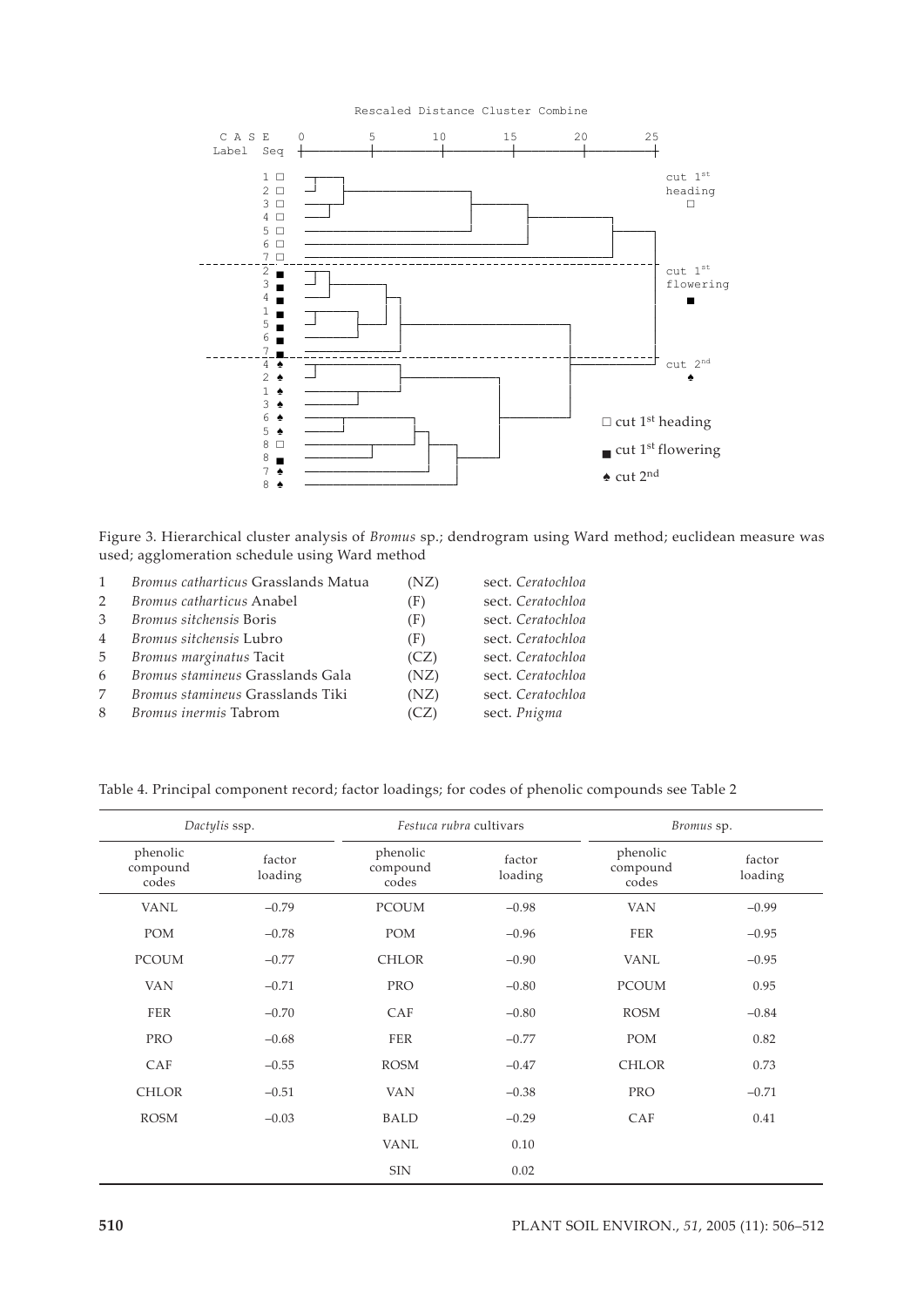| Sampling stage No. | Sampling stage No. |      | Significance of F |
|--------------------|--------------------|------|-------------------|
|                    |                    | 1.80 | ns                |
|                    |                    | 4.33 | **                |
|                    |                    | 2.74 |                   |

Table 5. Simultaneous tests of significance of simple contrasts for 3 sampling stages of *Bromus* species (1 = cut 1<sup>st</sup> heading, 2 = cut 1<sup>st</sup> flowering, 3 = cut 2<sup>nd</sup>)

Significance of *F*: \*\* at  $P_{0.01'}$  \* at  $P_{0.05'}$  ns = not significant

Phenolics as a chemical marker can be used as one of the substantial criteria for decisions in plant taxonomy. Rigorously, the expression marker with products of secondary metabolism is not quite correct. The molecules of phenolic compounds are there namely in kind of a balance for a given plant, and they are not biogenetically bound (Jay et al. 1996). The balance is directed by metabolic processes (genetically fixed) as an adaptation reaction of a plant in its long-term history to selection pressure of the environment (Míka et al. 2002). Each individual organism produces a highly integrated image of its micro world (Jay et al. 1996). To evaluate the function values of given molecules or structures it is necessary to make a synthetic analysis of the interaction between genotype and environment and to specify the function of a filter. From this point of view phenolic spectra seem to be somewhat less sensitive compared to markers bound to products of primary metabolism.

On the other hand, introduction of sophisticated laboratory techniques has brought not only a significant increase of detection sensitivity of phenolics, but also due to automation of analytical procedure, a radical increase in the number of analyses. It allows starting intensive research into the use of these markers for lower taxonomic units, for the sake of plant taxonomy as well as other branches.

#### **REFERENCES**

- Casler M.D., Pedersen J.F., Eizenga G.C., Stratton S.D. (1996): Germplasm and cultivar development. In: Moser L.E. et al. (eds.): Cool-season forage grasses. American Society of Agronomy (Madison, Wisconsin): 413–469.
- Chesson A., Stewart C.S., Wallace R.J. (1982): Influence of plant phenolic acids on growth and cellulolytic activity of rumen bacteria. Applied and Environmental Microbiology, *44*: 597–610.
- Croteau R., Kutchan T.M., Lewis N.G. (2000): Natural products (secondary metabolites). In: Buchanan B. et al. (eds): Biochemistry and molecular biology of plants. American Society of Plant Physiologists (Rockville, Madison): 1250–1318.
- Di Stephano R. (1996): Metodi chimici nella caratterizzazione varietale. Rivista di Viticoltura e di Enologia, *1*: 51–56.
- Dostál J. (1989): New flora Czechoslovakia. Academia, Praha. Vol. 1, 2. (In Czech)
- Frey L. (1996): Chemotaxonomy of the genus *Trisetum*  (*Poaceae*) in Poland. Fragmenta Floristica et Geobotanica, *41*: 537–540.
- Hubáček J., Lachman J. (1977): Chemotaxonomic study of selected barley varieties (*Hordeum sativum* L.). Rostlinná výroba, *23*: 151–158. (In Czech)
- Jay M., Reynaud J., Raymond O., Grossi C. (1996): Les composés phénoliques et la caractérisation des niveaus taxonomiques inférieurs du monde végétal. Acta Botanica Gallica, *143*: 481–491.
- Loffler C., Czygan F.C., Proksch P. (1997): Phenolic constituents as taxonomic markers in the genus *Cuscuta*  (*Cuscutaceae*). Biochemical Systematics and Ecology, *25*: 297–303.
- Lumaret R. (1988): Cytology, genetics, and evolution in the genus *Dactylis*. CRC Critical Reviews in Plant Science, *7*: 55–91.
- Míka V., Cagaš B., Fiala J., Kohoutek A., Komárek P., Nerušil P., Odstrčilová V. (2002): Morphogenesis of grasses. VÚRV, Praha. (In Czech)
- Míka V., Gaisler J., Kalač P., Klejdus B., Kohoutek A., Komárek P., Kubáň V., Odstrčilová V., Pozdíšek J. (2001): Phenolic compounds in meadow plants. VÚRV, Praha. (In Czech)
- Míka V., Kubáň V., Klejdus B., Odstrčilová V., Nerušil P. (2004): Study of genetic diversity in *Dactylis* L. regarding phenolic spectra. In: Lüscher A. et al. (eds.): Grassland Science in Europe Lucern, *9*: 416–418.
- Stebbins G.L. (1981): Chromosomes and evolution in the genus *Bromus*, *Gramineae*. Botanisch Jahrbuch System, *102*: 359–380.

Received on January 17, 2005